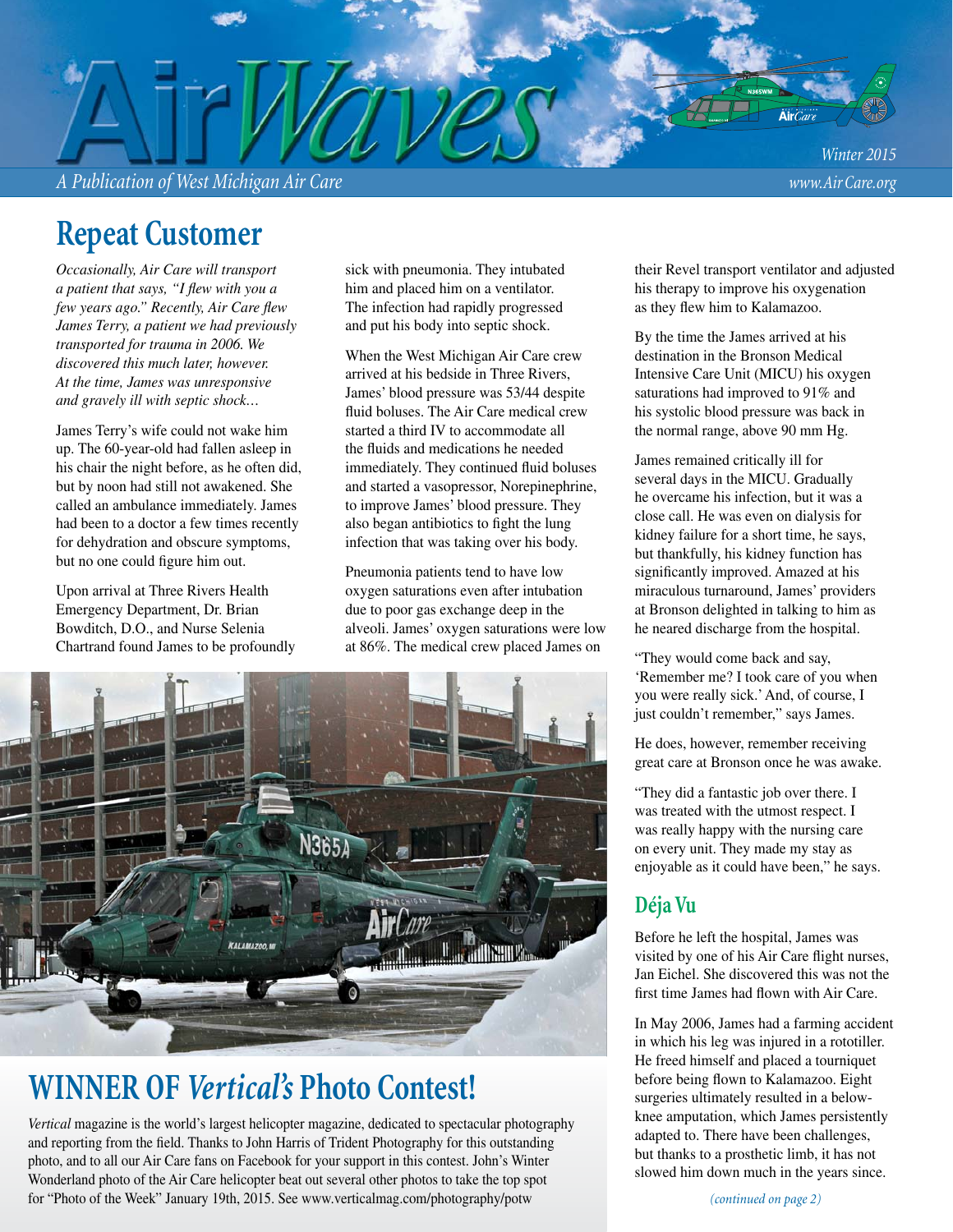### **Repeat Customer** *(continued on page 1)*

**A Resilient Spirit**

After returning home from his recent hospitalization, James has kept moving forward and is up doing chores again. He sets small goals for himself and is sleeping well which is enabling him to gradually recover his strength.

"I'm still pretty weak and get tired easily," he says, but he works with it.



*James Terry nears discharge at Bronson Hospital,*  and gets a visit from one of his Air Care flight nurses, *Jan Eichel, Director of Clinical Operations. This was Day 8, an amazingly fast recovery considering how*  sick James was the day of his flight with Air Care.

James cuts wood for short periods and takes his time cleaning up his pole barn, breaking chores into manageable steps as his energy allows. His home was already handicap-accessible, a great convenience as he recovers his stamina.

James and his wife, Nancy, have been visited by a lot of family and most of their grandkids since James' return home. They are hoping to take a trip out west this spring with James' mother in her 40-ft motor home. Setting goals and plans is just part of James' attitude – to adapt and go on as before. His other travel plans? To become a "snow bird" and head south each winter!

### *James Terry's Recent Air Care Medical Crew:*

- » Paul Mazurek, Flight Nurse
- » Jan Eichel, Flight Nurse
- » Mark Brynick, Chief Pilot
- » Steve RietKerk, Communications Specialist

### *James Terry's 2006 Air Care Medical Crew*

- » Robert Mayberry, Flight Nurse
- » Donald Brauning, Flight Nurse



*By Dawn Johnston, CFRN Flight Nurse West Michigan Air Care*

# **Air Care Helps Region Meet AHA STEMI Targets**

*A sure way to speed treatment of a heart attack is through prudent use of a helicopter. The new goal of the American Heart Association (AHA) is to rush a STEMI patient to the cath lab and infl ate the balloon within 120 minutes of \*fi rst medical contact (FMC.)* 

As of January 1, 2013, the American Heart Association (AHA) extended the 90-minute "door- to-balloon" time target to a 120-minute "FMC-to-balloon" time target. This new time target begins with the patient's first medical contact: when a STEMI patient is evaluated in an ER or EMS evaluates them at their home. The time target ends with balloon inflation to reopen the patient's blocked coronary artery in the heart catheterization lab.

Community hospitals with walk-in STEMI patients that call Air Care within 15 minutes meet the 120-minute "FMC-toballoon" standard in the majority of cases. However in recent years, many patients who arrived at community hospitals by EMS without prior activation of Air Care had their FMC-to-balloon times exceed 120 minutes. This requires a closer look.

Even with crews working quickly, EMS treatment and transport to the local community hospital tends to use up most or all of the additional 30 minutes provided

### *When EMS Call Air Care for STEMI Patients…*

Air Care provides the same treatment protocols as the community hospital while the patient is being flown to the cath lab. Now that's a great use of time!

by the AHA's new time target. One way to utilize this time more efficiently while dramatically reducing transport times is for EMS to call Air Care to the scene or the nearest hospital helipad, a practice some progressive EMS have already begun. After activation of Air Care, EMS can start IVs and provide pain control. Upon landing Air Care loads the patient, then administers Heparin and remaining therapies *while the patient is in the air*. Flying the STEMI patient directly to the cath lab provides a significant time savings AND the same treatment protocol as the community hospital!

## **Scene STEMIs**

For example, Air Care had seven "scene STEMI" flights from January 2013 to December 2014, in which EMS called to have the helicopter pick up the patient directly from their ambulance. The distance from Kalamazoo to the scene ranged from 22 miles to 50 miles, and all of the flights had a FMC-to-balloon time of 102 minutes or less! These EMS personnel were confident in their STEMIidentification skills and successfully conveyed their findings to medical control.

By contrast, if EMS diverts to a local hospital, FMC-to-balloon time is much slower. Even in these cases, however, flight times of 10 to 20 minutes are an obvious help in meeting time targets, compared to a 45- to 90-minute drive by ground EMS. Calling Air Care will also prevent the loss of an ambulance from its service area for an extended period.

## **Time to Move!**

Some key points to remember:

- » Activate Air Care as soon as a STEMI is recognized by EMS or ED personnel.
- » At the very least, put Air Care on standby for suspected STEMI en route to community hospitals by EMS.
- » Both Bronson Methodist Hospital and Borgess Medical Center automatically accept STEMI patients. You do not have to have a confirmed "accepting physician" to begin transport arrangements.
- » For fastest response, call Air Care directly! 1-800-922-1234

Time is muscle. Transferring scene STEMIs by Air Care can shorten FMCto-balloon times and therefore, improve outcomes in this patient population.

*\*First medical contact (FMC): The date and time when the patient was first evaluated by either emergency medical services (EMS) or another healthcare professional.*



**By Matt Heffelfinger, CFRN** *Flight Nurse West Michigan Air Care*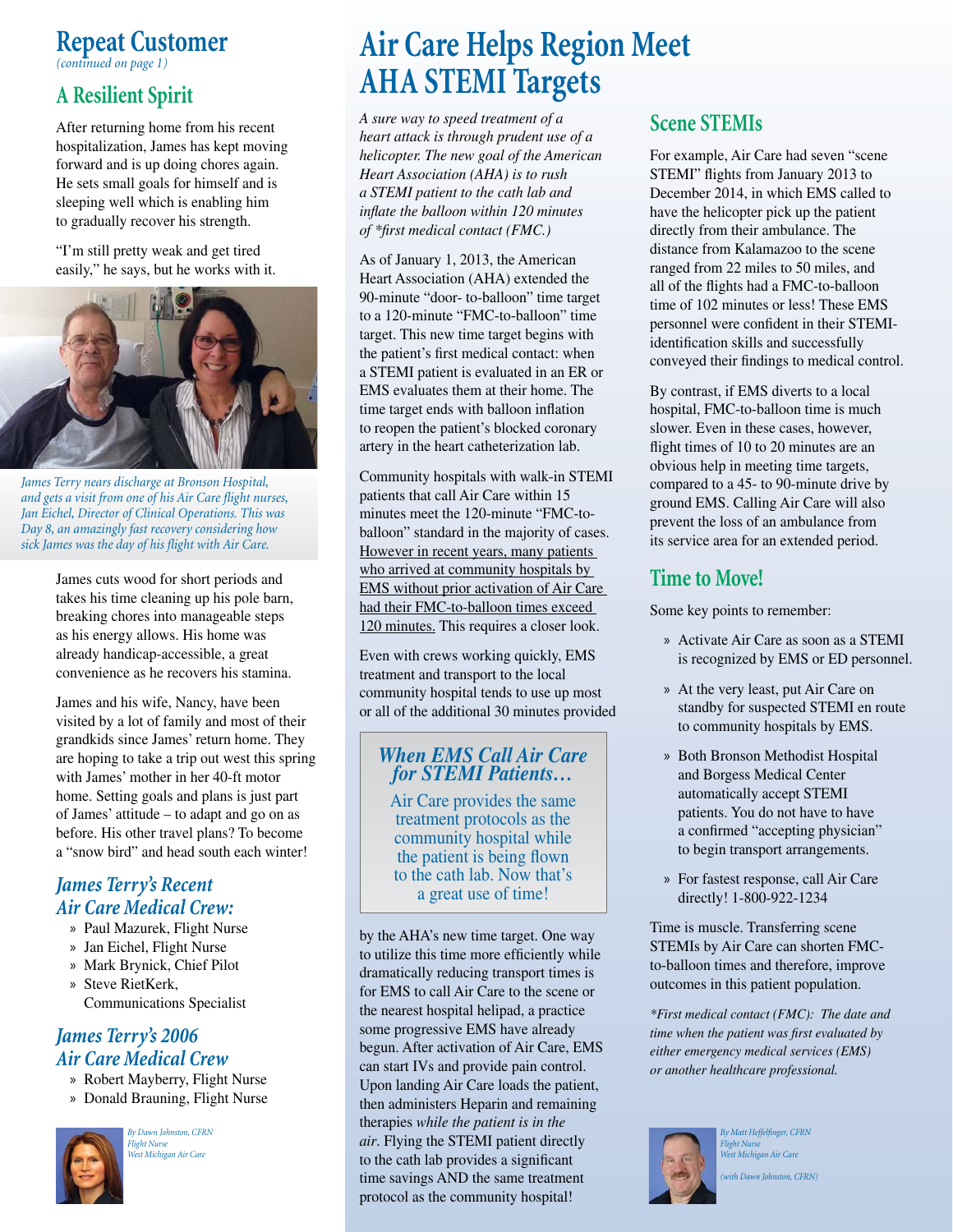# **Congratulations! Physicians and Flight Nurses Publish ight**

Congratulations to Dr. Kyle English, Dr. Will Selde, and Dr. Glenn S. Ekblad, and Flight Nurses Matt Heffelfinger, CFRN and Jan Eichel, CFRN on publishing in *Air Medical Journal*! Their article is entitled "Successful AirtTaq® Use in an Air Medical Transport System."

AirtTaq® (Prodol Meditec) is an optical laryngoscope used by Air Care in addition to the Glidescope and direct laryngoscopy for intubation. Numerous studies have shown the AirtTaq<sup>®</sup> device was an effective tool in performing intubations, however, one study questioned the effectiveness of the device if training was performed outside the operating room.

Our group subsequently examined success rates of the device when used by Air Care flight nurses after training on mannequins, and found the success rate to be higher than intubations performed by the same flight nurses using direct laryngoscopy. The conclusion of the study was that mannequin training outside the operating room was sufficient to implement the AirtTaq<sup>®</sup> for our use.

In 2013 the study poster was shown at the Society of Critical Care Medicine (SCCM) conference and at the national Air Medical Transport tConference (AMTC.) Many hours of hard work were necessary throughout the research process to bring this project to publication and we commend the authors and their teamwork!

See the article in Air Medical Journal, Volume 33, Issue 6, November–December 2014, Pages 331–334. ScienceDirect.com/science/article/pii/S1067991X14001928



# **LZ Class Scheduling in Progress!**

Dates are filling up for Landing Zone Safety Training this spring. LZ training is recommended every two years for fire departments. Classes are free and one  $(1.0)$  EMS Operations credit is provided. Go to **AirCare.org**, click on the "Contact" tab, and fill out an "Event Request" form. Or call 1-800-922-1234 for assistance with scheduling.